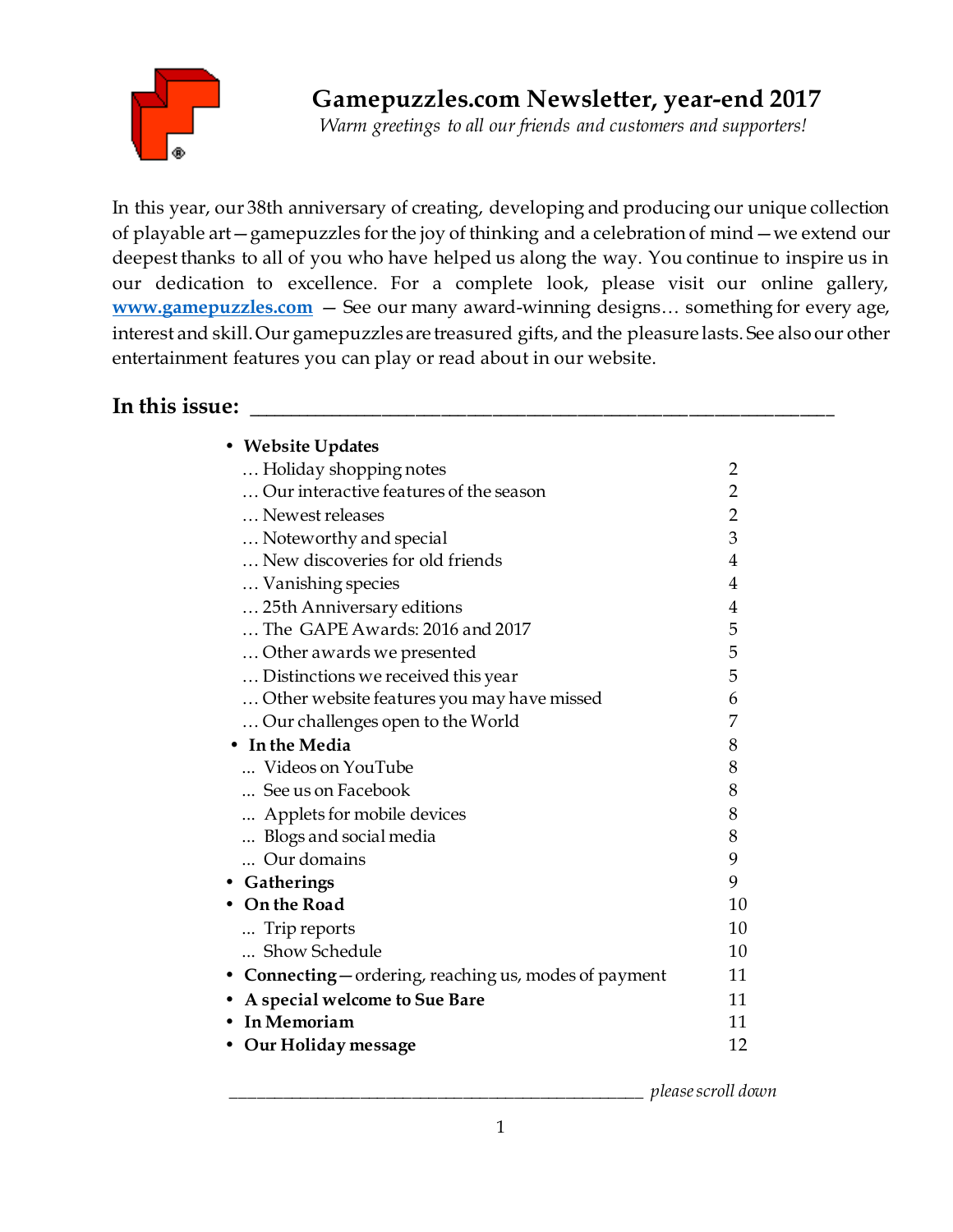Read or print out the online "print catalog" version, from three .pdf files. Its condensed descriptions and small illustrations make for a compact portable



reference. You'll need Adobe Reader to view it. Prints OK in black-and-white, too. [www.gamepuzzles.com/catalog/catalog.htm](http://www.gamepuzzles.com/catalog/catalog.htm)

For a fancier version, see our Shakespearean catalog with 40 pages of iambic pentameter verses describing our products.

[www.gamepuzzles.com/rfcat-2015.pd](http://www.gamepuzzles.com/rfcat-2015.pdf)f



# **WEBSITE UPDATES**

## **… Holiday shopping notes \_\_\_\_\_\_\_\_\_\_\_\_\_\_\_\_\_\_\_\_\_\_\_\_\_\_\_\_\_\_\_\_\_\_\_\_\_\_\_\_\_\_\_\_\_\_\_\_\_\_\_\_\_\_\_\_**

- Gift shopping made easy, including PayPal: [www.gamepuzzles.com/holiday.htm](http://www.gamepuzzles.com/holiday.htm)
- About shipping anywhere, costs and deadlines: [www.gamepuzzles.com/shipxmas.htm](http://www.gamepuzzles.com/shipxmas.htm)
- How to order: [www.gamepuzzles.com/purchase.htm](http://www.gamepuzzles.com/purchase.htm)
- Gift-wrap available snowflakes or penguins[: www.gamepuzzles.com/giftwrap.htm](http://www.gamepuzzles.com/giftwrap.htm)
- Gift certificates available, in multiples of \$25: [www.gamepuzzles.com/giftcert.htm](http://www.gamepuzzles.com/giftcert.htm)

## **... Our interactive features of the season \_\_\_\_\_\_\_\_\_\_\_\_\_\_\_\_\_\_\_\_\_\_\_\_\_\_\_\_\_\_\_\_\_\_\_\_\_\_\_\_\_\_\_\_**

- Try your hand at our very tricky memory game of matching little teddy bears with different colors and poses on different background colors: [www.gamepuzzles.com/memory4/memory4.htm](http://www.gamepuzzles.com/memory4/memory4.htm)
- Here's an even more confusing memory game with Christmas trees in different colors on varying backgrounds. Maddening! [www.gamepuzzles.com/Christmas/christmas.htm](http://www.gamepuzzles.com/Christmas/christmas.htm)

## ... Newest releases for 2016-2017 -



MiniMatch-I<sup>TM</sup> - 9 edge-colored squares, all different, make an incredible variety of patterns by matching colors. Form wrap-around solutions, symmetries, enclosed colors. The four colors are not equally assigned; you get 8 triangles of two colors, and 10 of the other two. [www.gamepuzzles.com/edgmtch5.htm#Mim](http://www.gamepuzzles.com/edgmtch5.htm#Mim1)1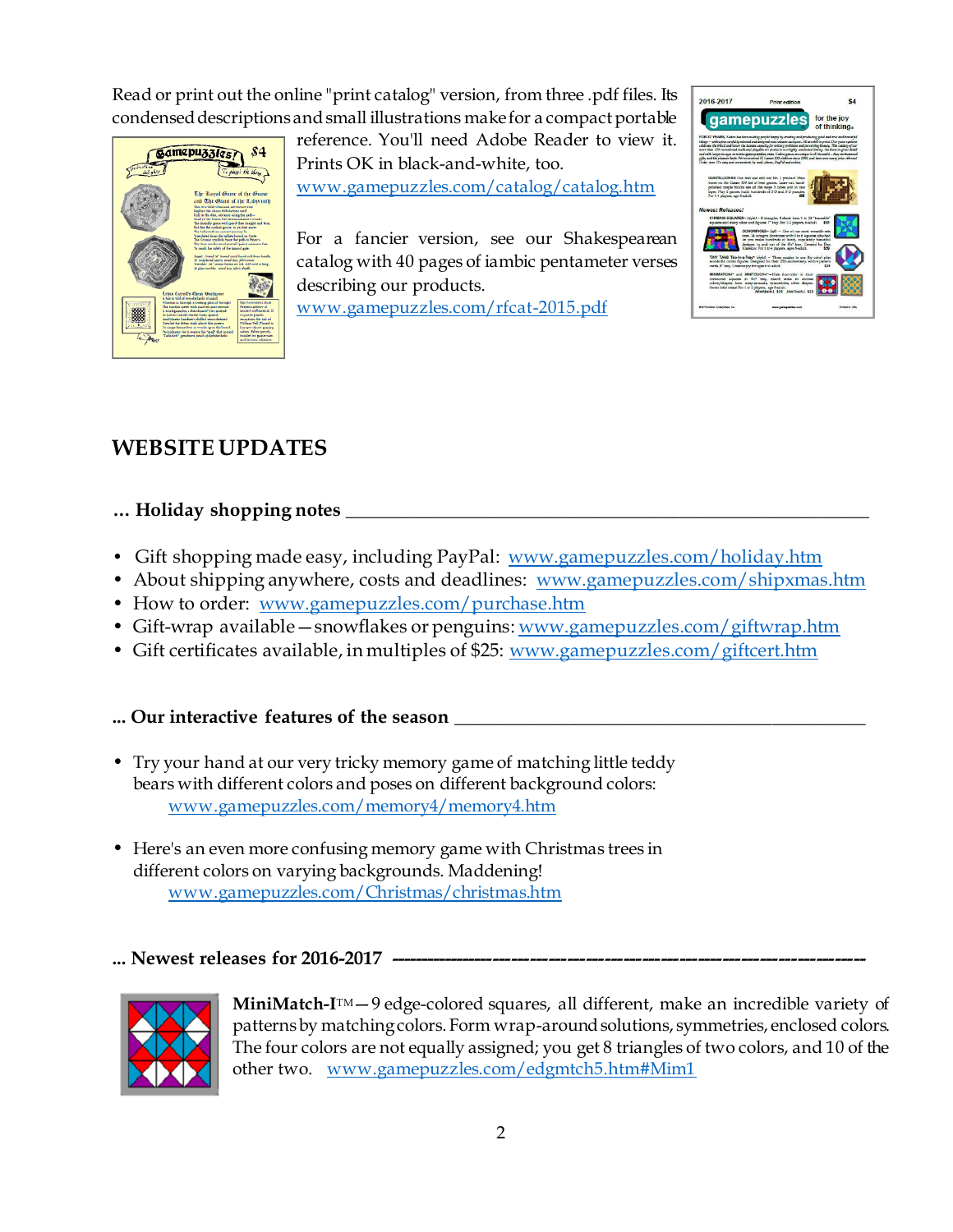3

MiniTouch-I<sup>TM</sup> — A contour-matching tile set designed by Elijah Allen, adapted from Kate Jones's MiniMatch-I. This graceful puzzle is especially suitable for the visually impaired. No need to look, just play by touch! Embed circles, diamonds, hexagons, and oct-webs by matching their corresponding sides. [www.gamepuzzles.com/edgmtch5.htm#Mit](http://www.gamepuzzles.com/edgmtch5.htm#Mit1)1

> **Ochominoes**TM—invented by Dan Klarskov, a musician, teacher, author, woodworker and puzzle designer from Denmark. We're very excited to be publishing this fabulous set, having its world premiere for Christmas 2016. The 24 octagon dominoes are all unique combinations of octagons and squares. They present a dizzying number of puzzle challenges, each more beautiful than the last. For ages 8 to adult, 1 to 4 players.

[www.gamepuzzles.com/tiling.htm#Och](http://www.gamepuzzles.com/tiling.htm#Och)

**Deluxe wood Poly-5**TM—Our very popular Poly-5 set is back in a beautiful wooden version crafted by Elijah Allen. Lovingly stained and finished in rich hues, it has an elegant engraved wood tray. A limited edition had its world premiere in our Gamery pavilion at the Maryland Renaissance Festival in 2016. It's too beautiful to be limited to just one season. [www.gamepuzzles.com/polycub2.htm#P5w](http://www.gamepuzzles.com/polycub2.htm#P5w)

> **Tricolor Stomachion Monograph**—the latest word! A six-month research project with Archimedes' Square (also known as "Stomachion") by Joe Marasco, Kate Jones, and Alex Streif has produced an amazing historical document, new findings after 2200 years of silence about the world's oldest documented puzzle. [www.gamepuzzles.com/tsm.htm](http://www.gamepuzzles.com/tsm.htm)

**… Noteworthy and special ------------------------------------------------------**

**STOMACHION** 

• *Flashes of Life*—*The Flower Collection* is a gorgeous book of photography by Bob Steinberger, with haikus by Kate Jones. A museum-quality coffee-table book to treasure forever. A perfect gift. While not a new release, its magnificence deserves repeated mention: [www.gamepuzzles.com/flashes.htm](file:///C:/Users/Kate/Documents/kadonweb/Working/www.gamepuzzles.com/flashes.htm)

> • *World's best music*—*The Caranza Collection.* Caranza is the stage name of Patric Hale, a phenomenal Meistersinger who has achieved both tenor and baritone mastery of 12 genres of music in 7 languages, with moving emotional sensitivity and blow-you-away power of delivery. He has a repertoire of hundreds of recorded songs, available on 25 CDs, ranging from Elvis, Sinatra, Tom Jones and Billy Joel to Broadway tunes, German songs, Italian and German opera, and more. Visit ou[r showcase](file:///C:/Users/Kate/Documents/kadonweb/website/Caranza/caranza.htm) of the entire collection, listen to selected samples for free, and order his CDs to enrich every day of your life. [www.gamepuzzles.com/Caranza/caranza.htm](http://www.gamepuzzles.com/Caranza/caranza.htm)







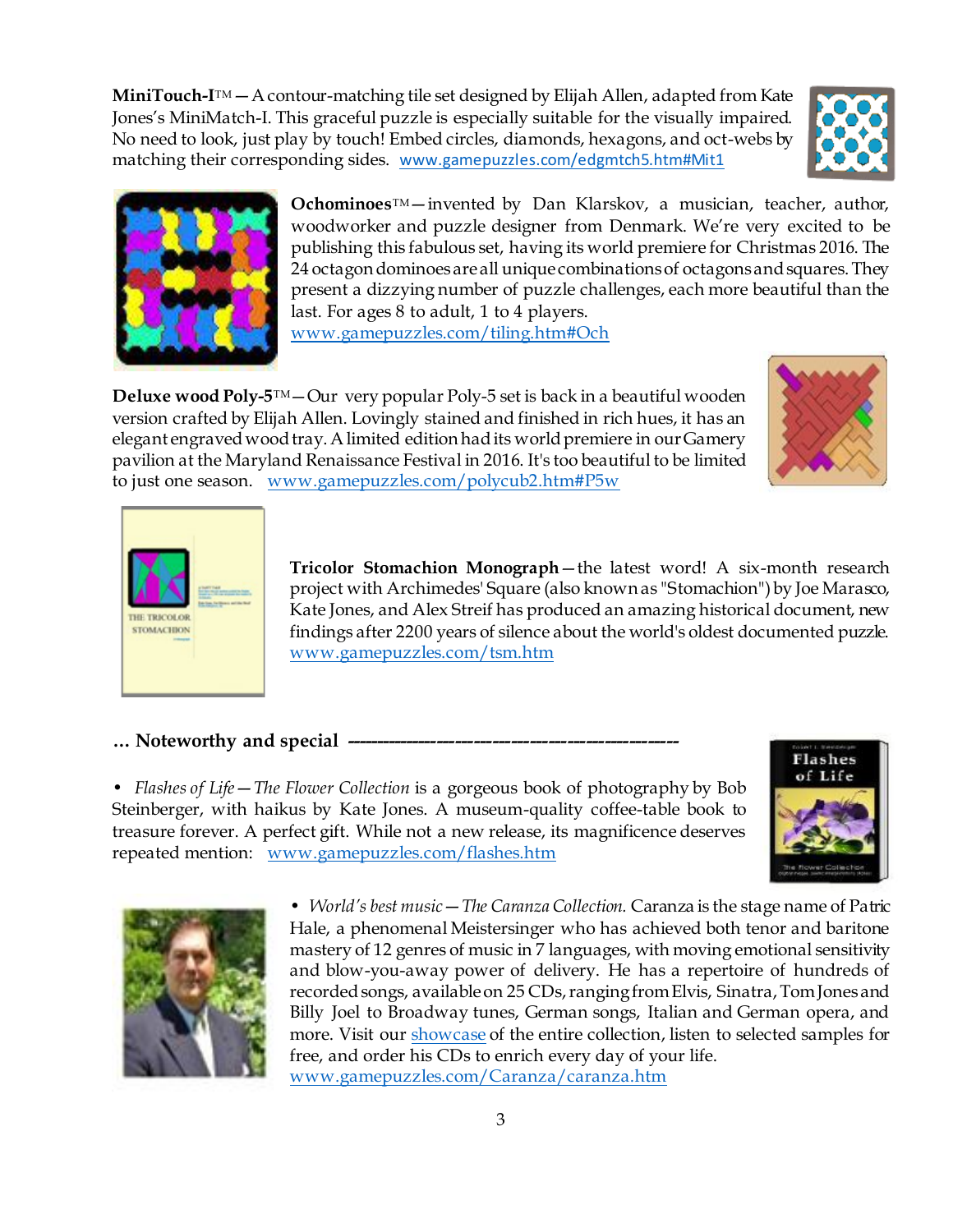ever more beautiful challenges of symmetry.

[www.gamepuzzles.com/d8til2.htm](http://www.gamepuzzles.com/d8til2.htm)

opulent series of new solutions. [www.gamepuzzles.com/hexdom.htm#Ale](http://www.gamepuzzles.com/hexdom.htm#Alex)x

[www.gamepuzzles.com/mim1-match.htm](http://www.gamepuzzles.com/mim1-match.htm)

… Vanishing species -

Last chance to acquire our ball pyramid puzzles—after 32 years, they're out of print, gone forever. [www.gamepuzzles.com/pyr-mem.htm](http://www.gamepuzzles.com/pyr-mem.htm)

### ... 25th Anniversary editions ---

In 2017 we celebrated these games on the 25th anniversary of their first publication. They have been continuously in print, 1992-2017. After 12 years of introducing 6 or more new products a year, in 1992 we settled for just two. In fact, in all of Kadon's 38 years, only twice did we release just two sets in a year. See more of their stories in our historical notes, *Diamonds forever*[, www.gamepuzzles.com/1992notes.ht](http://www.gamepuzzles.com/1992notes.htm)m

• MiniMatch-I<sup>M</sup> – Marvelous wrap-arounds with colormatched edges and one or two

**• Dezign-8**TM—We've added Alex Streif's newest solutions, the embedded pentominoes, to the gallery. Shown here is our W logo. *Plus*--we keep finding

• **Hexmozaix, Jr.**TM — 24 hexagons with 4 luminous colors match cleverly. Includes a game for up to 4 players. [www.gamepuzzles.com/edgemtch.htm#H](http://www.gamepuzzles.com/edgemtch.htm#HJ)J

> **• [Rombix](file:///C:/Users/Kate/Documents/kadonweb/website/esspoly2.htm%23RB)**® —16 tiles elegantly define rhombic circle tilings in a 16-sided tray. Invented by mathematician Alan Schoen, who also discovered that the number of unique rhombuses that a dissection makes can be formed into paired "twin" tiles and reconstitute the original polygon in thousands of possible arrangements. Rombix was chosen by *Games Magazine* as one of the 100 best games of 1993. [www.gamepuzzles.com/esspoly2.htm#RB](http://www.gamepuzzles.com/esspoly2.htm#RB)

• **Chasing Squares**<sup>TM</sup> — This darling set keeps surprising us with its immense variety of symmetry types and themes. New patterns emerge each time you play. [www.gamepuzzles.com/cs-designs.htm](http://www.gamepuzzles.com/cs-designs.htm)









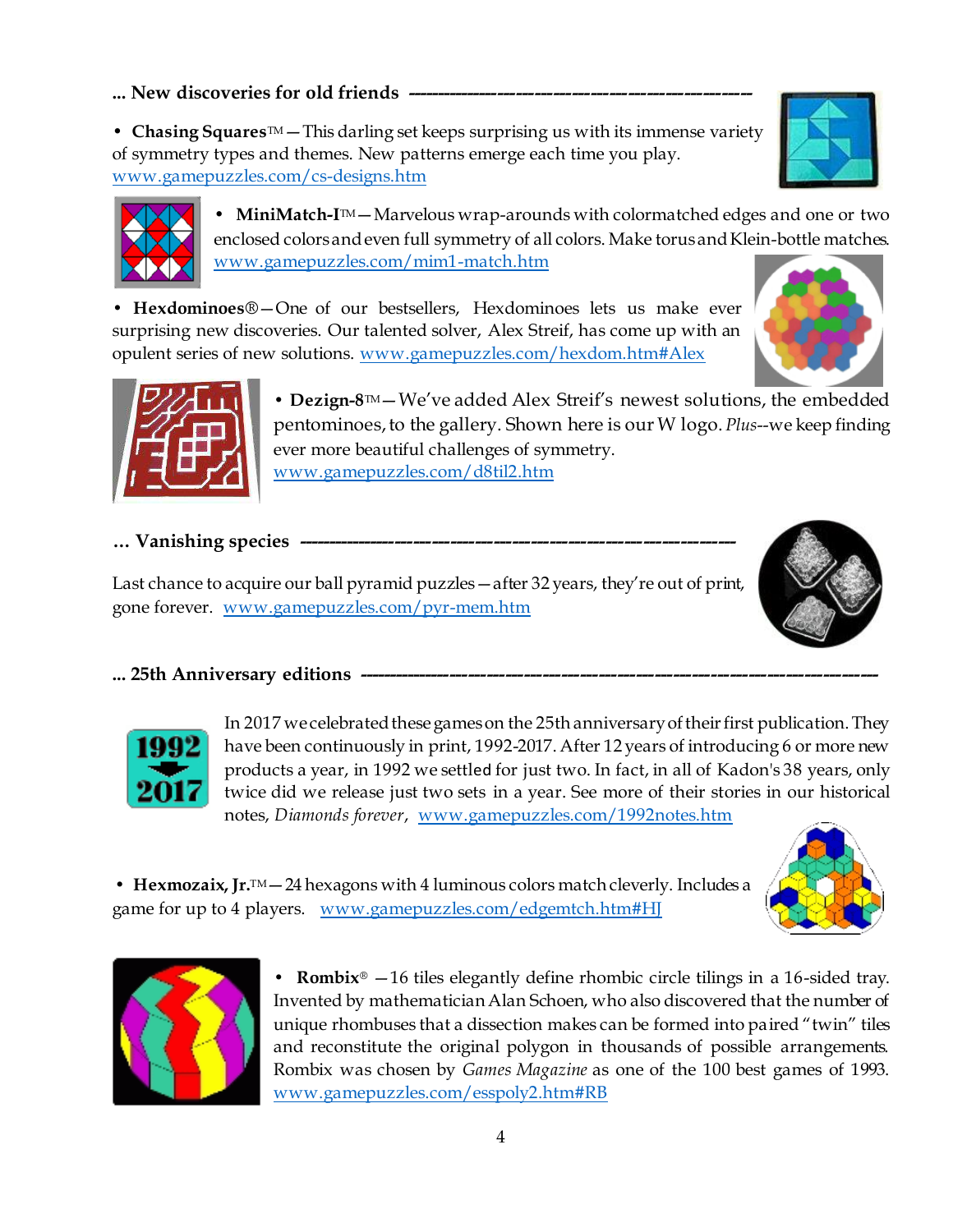## **… The GAPE Awards**

Our latest Gamepuzzles Annual Pentomino Excellence awards are:

**2016**—"Pent-Words" to Grant Fikes for his pentomino-filled crossword puzzle in a 10x10 square (*Games* Magazine, October 2016). His award was built out of the 12 pentominoes, each filled with a word plus overlapping horizontal words. [www.gamepuzzles.com/gape16.htm](http://www.gamepuzzles.com/gape16.htm). A digital version available here: [https://www.zinio.com/www/browse/issue.jsp?skuId=416391413#](https://www.zinio.com/www/browse/issue.jsp?skuId=416391413#/)/

**2017—**["73 Symmetries",](file:///C:/Users/Kate/Documents/kadonweb/website/gape17.htm) a great research project by Livio Zucca and a team of five international puzzle wizards to find all the non-hole 4-way symmetrical solutions with the 12 pentominoes. The award showed all 73 solutions and the names of the team members. **www.**[gamepuzzles.com/gape17.htm](http://www.gamepuzzles.com/gape17.htm)

## **... Other awards we presented ------------------------------------------------------**

Kadon occasionally sponsors awards to First-Place winners of certain puzzle-solving competitions, particularly those that use Kadon products, and for other extraordinary merit in the world of puzzles and games. Here is the winner from 2017:

#### **2017 Doris Championships**

The 7th Annual Festival of Mind and Doris Championships, organized by Zdravko Zivkovic, took place in many high schools in 7 countries, building creativity our [Doris](file:///C:/Users/Kate/Documents/kadonweb/website/edgmtch5.htm%23Dor) puzzle [\(www.gamepuzzles.com/edgmtch5.htm#Dor\)](http://www.gamepuzzles.com/edgmtch5.htm#Dor)[.](file:///C:/Users/Kate/Documents/kadonweb/website/doris2017champ.htm)  "The Eye" (right) by Ambra Rossi won first place. [www.gamepuzzles.com/doris2017champ.htm](http://www.gamepuzzles.com/doris2017champ.htm)

#### ... Distinctions we received this year -

The **Bridges Conference--**<http://bridgesmathart.org/home> -- at the University of Waterloo in Canada was held July 27-30, 2017, dedicated to a celebration of math, art, architecture, education, culture, music and poetry with a mathematical theme, with a great slate of international speakers presenting talks on a mind-stretching variety of topics, innovations and research. Kate presented a short paper on ["The](file:///C:/Users/Kate/Documents/kadonweb/website/surprising-bridges2017.pdf)  [Surprising Versatility of Edge-Matching Sets"](file:///C:/Users/Kate/Documents/kadonweb/website/surprising-bridges2017.pdf) about our new little **MiniMatch-I** puzzle. See it as a PowerPoint slide show [\(www.gamepuzzles.com/Bridges-2017.ppt](http://www.gamepuzzles.com/Bridges-2017.ppt)) or read the formal proceedings entry [\(www.gamepuzzles.com/The Surprising Versatility with Mega.pdf\)](http://www.gamepuzzles.com/The%20Surprising%20Versatility%20with%20Mega.pdf). Kadon's **Rhom-Antics**  [\(www.gamepuzzles.com/tactile2.htm#RA](http://www.gamepuzzles.com/tactile2.htm#RA)) and **Bear Hugs**, representing the theme of Latin Squares [\(www.gamepuzzles.com/fyplayer.htm#BH](http://www.gamepuzzles.com/fyplayer.htm#BH)) were among the pieces chosen for display in the general Art Exhibition. On Bridges' mathematical poetry day, Kate rea[d "Stomachion, the Quest"](file:///C:/Users/Kate/Documents/kadonweb/website/TricolorStomachion.pdf) about the sixmonth research project [\(www.gamepuzzles.com/tricolorstomachion.pdf](http://www.gamepuzzles.com/tricolorstomachion.pdf)) by Joe Marasco, Alex Streif, and Kate Jones, analyzing the 1072 solutions of the Tricolor Stomachion (our **[Archimedes' Square](file:///C:/Users/Kate/Documents/kadonweb/website/histfun.htm%23AS)** puzzle **--** [www.gamepuzzles.com/histfun.htm#AS](http://www.gamepuzzles.com/histfun.htm#AS)).





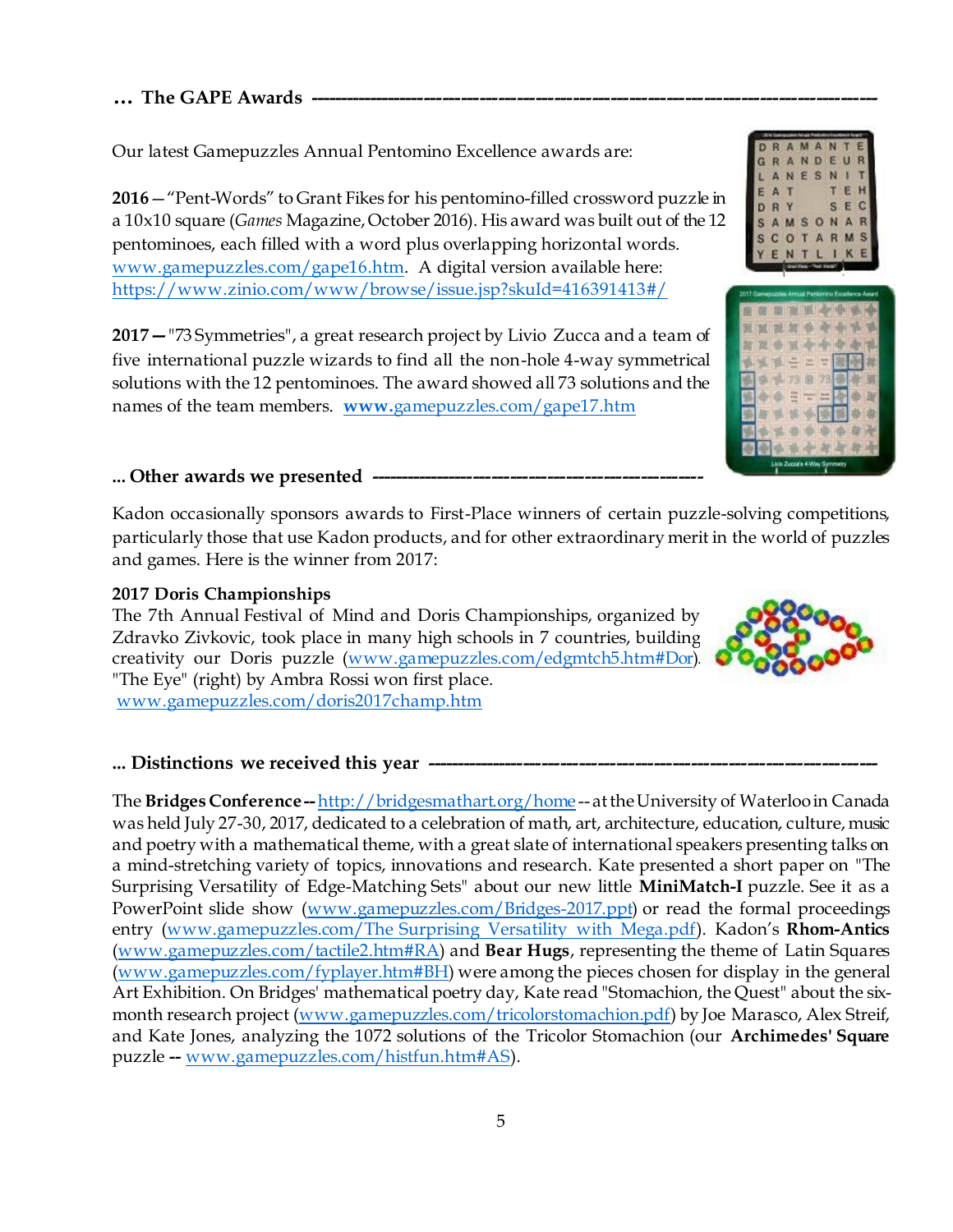**Megistian Aenigma Agon --** This 1st annual puzzle competition was held September 1-3, 2017, on the Greek island of Kastellorizo, organized by Pantazis Houlis, a world-class designer and collector. Kadon's entry was our little [MiniMatch-I,](file:///C:/Users/Kate/Documents/kadonweb/website/edgmtch5.htm%23Mim1) and it won the *[Apollo Award](file:///C:/Users/Kate/Documents/kadonweb/website/megistian.htm)* in the aesthetic category. Read all about it here: [www.gamepuzzles.com/megistian.htm](http://www.gamepuzzles.com/megistian.htm)

## ... Other website features you may have missed ---

• Our **Search index** is a useful page for finding games by type or by special category, cross-referenced from our regular sections. Some unique items are listed only here, not found elsewhere in our website. [www.gamepuzzles.com/search.htm](http://www.gamepuzzles.com/search.htm)

• **Archives**—you can still track back to see what's been happening with us for the last 38 years by browsing through our archives, especially the annual newsletters that sum up our year's doings. Here's the Archives index. [www.gamepuzzles.com/archives.htm](http://www.gamepuzzles.com/archives.htm)

• **Blooper Bounty**—Each year we add new features and surprises, new products and new activities to the website. Here's a standing offer — a bounty to the first person to find and tell us of any bloopers we made! A separate gift for each mistake found. Email:

<mailto:kadon@gamepuzzles.com?subject=BlooperBounty>

• **Children's Stories**—Charming original tales, some interactive, by authors Warren Fahy and Robert Vermillion:

[www.gamepuzzles.com/stories/childs.htm](http://www.gamepuzzles.com/stories/childs.htm)

• **Puzzle Parlor** of a dozen Kadon puzzles, each with 3 levels of difficulty; works with Flash — [www.gamepuzzles.com/pparlor/ppscreen.htm](http://www.gamepuzzles.com/pparlor/ppscreen.htm)

• **What You Can Buy for \$25 Dollars** — this playful "Chinese menu" page of 12 special items has some surprising goodies for the price-conscious. Check it out: [www.gamepuzzles.com/buyfor25.htm](http://www.gamepuzzles.com/buyfor25.htm)

• **Entertaining features**—All our interactive, online-playable games, amusements, and interesting features are listed here, some with hidden links to make a game even out of finding them:

[www.gamepuzzles.com/website.htm#icons](http://www.gamepuzzles.com/website.htm#icons) [www.gamepuzzles.com/resource.htm](http://www.gamepuzzles.com/resource.htm) [www.gamepuzzles.com/website.htm#memory](http://www.gamepuzzles.com/website.htm#memory) [www.gamepuzzles.com/faq.htm](http://www.gamepuzzles.com/faq.htm) [www.gamepuzzles.com/website.htm#amuse](http://www.gamepuzzles.com/website.htm#amuse) [www.gamepuzzles.com/kadon.htm](http://www.gamepuzzles.com/kadon.htm)

• **Mini-Quiz** – 8 installments to date of tricky questions to figure out, with the answers sneakily concealed right before your eyes. Send in your solutions and win a prize. All questions remain open, and solvers' names join the winners' list.

Quiz archives: [www.gamepuzzles.com/quizarch.htm](http://www.gamepuzzles.com/quizarch.htm) Current quiz: [www.gamepuzzles.com/quiz8.htm](http://www.gamepuzzles.com/quiz8.htm)



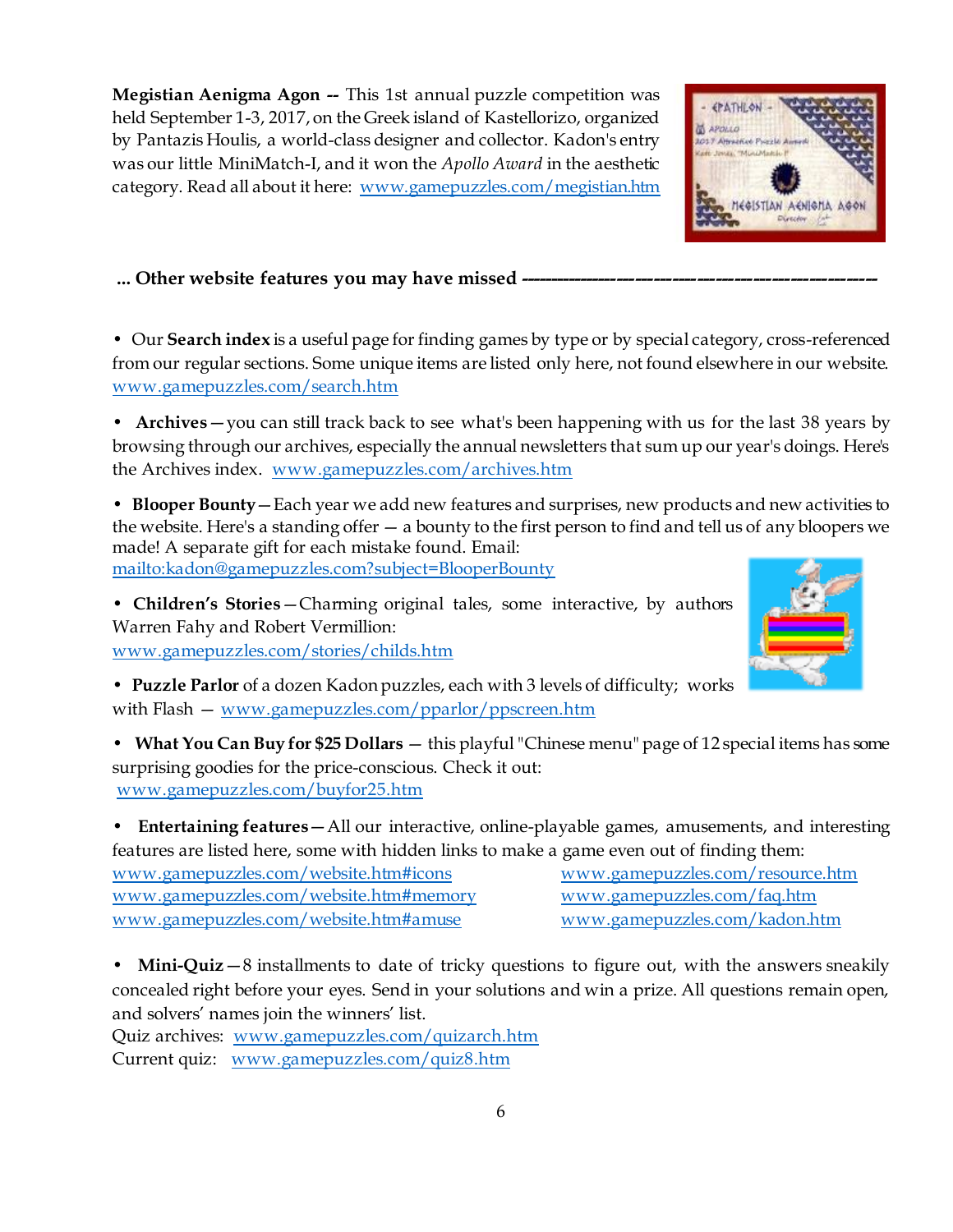**... Our challenges open to the World** *(you may win a prize)* **-**

• **Arc Angles**TM—form one closed matched loop of all 25 tiles, with minimum enclosed area. [www.gamepuzzles.com/pentuniv.htm#AA](http://www.gamepuzzles.com/pentuniv.htm#AA)

• The 25-Hole Challenge — fit thirteen Vee-21<sup>™</sup> tiles (V-trominoes) rigidly into their tray... [www.gamepuzzles.com/25holes.htm](http://www.gamepuzzles.com/25holes.htm)

• **[The Alphabest Challenge](file:///C:/Users/Kate/Documents/kadonweb/website/alphabest.htm)**—use the 26 letters of the alphabet once each to form a crossword puzzle in the smallest grid. Beat 81 and win a prize.

• The 7 Congruent Shapes problem — divide the 24 Hopscotch<sup>™</sup> pieces to form 7 identical areas of 12 unit squares. A new shape wins you a prize: [www.gamepuzzles.com/hopscotch.htm](http://www.gamepuzzles.com/hopscotch.htm)

• **Ochominoes**TM – put all 24 tiles in a row with each adjacent pair symmetrical: [www.gamepuzzles.com/tiling.htm#Och](http://www.gamepuzzles.com/tiling.htm#Och)



• **The Octo Clock**—arrange 8 numbers as a clock face to meet goals... [www.gamepuzzles.com/g8-clock.htm](http://www.gamepuzzles.com/g8-clock.htm)

• **[The Maximum-Squares Challenge](file:///C:/Users/Kate/Documents/kadonweb/website/tiling3.htm%23CS)** — arrange the 16 Chasing Squares™ tiles to form 24 or more "traceable" squares. Exceed 25 and win a prize. [www.gamepuzzles.com/tiling3.htm#CS](http://www.gamepuzzles.com/tiling3.htm#CS)

• The **Mini-Quiz** series—we've published 8 so far, all still open. No one has fully solved Quiz No. 6, though one player came close. We are curious and curiouser..[. www.gamepuzzles.com/quiz.htm](http://www.gamepuzzles.com/quiz.htm)

• **Rhombiominoes**TM—find a new solution to connect all pieces of the same color… [www.gamepuzzles.com/polycub3.htm#RO](http://www.gamepuzzles.com/polycub3.htm#RO)

• L-Sixteen<sup>TM</sup> — build a double maze of connected holes and continuous flagstones. New solutions win a prize… [www.gamepuzzles.com/L16-holes.htm](http://www.gamepuzzles.com/L16-holes.htm)

• **Ten-Yen**TM—minimum and maximum perimeters of one color enclosed by the other two. This challenge is still open for new solutions. [www.gamepuzzles.com/ten-enc.htm](http://www.gamepuzzles.com/ten-enc.htm)

• **Triangule-8**TM **Sprouts**—form 25 sprouts or prove that 24 is the maximum possible. [www.gamepuzzles.com/t8-20.htm](http://www.gamepuzzles.com/t8-20.htm)

• **Trio in a Tray**™ — separate all three colors, and completely separate (not even corners touching) any two colors. [www.gamepuzzles.com/ty25-trio.htm](http://www.gamepuzzles.com/ty25-trio.htm)

• **Vee-21**TM **[: the Three-Color Problem](file:///C:/Users/Kate/Documents/kadonweb/website/3color.htm)**—the search for more solutions of maximum color separation. [www.gamepuzzles.com/3color.htm](http://www.gamepuzzles.com/3color.htm)

See also our formal Contests page, [www.gamepuzzles.com/contests.htm#Kadon](http://www.gamepuzzles.com/contests.htm#Kadon)

**\*\*\*\*\*\*\*\***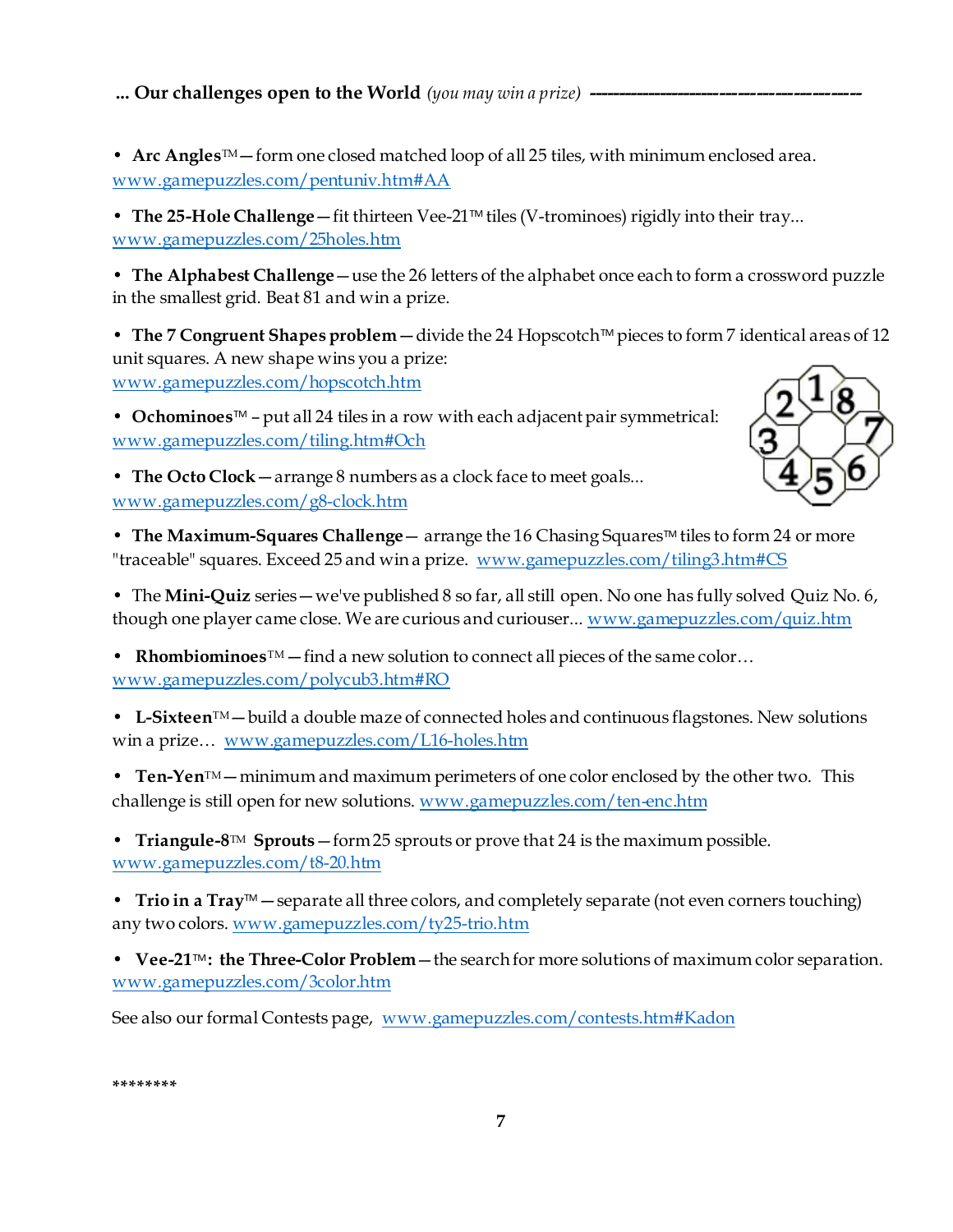# **IN THE MEDIA**

## **... Videos on YouTube** -----------------------------------------------------------------------------------------------------

Our friend Donald Kern has created 4 slick videos showing the 35 one-sided pentacubes forming amazing solutions by Don. Music is original compositions by one of our favorite pianists, Sergei Novikov ( [www.speakingmusic.com](http://www.speakingmusic.com/) ).

• Regular 5x5x7 Block [www.youtube.com/watch?v=odnc60SBLnk&feature=relmfu](http://www.youtube.com/watch?v=odnc60SBLnk&feature=relmfu) • Two-Sided Staircase [www.youtube.com/watch?v=LKPJLq358Ds&feature=relmfu](http://www.youtube.com/watch?v=LKPJLq358Ds&feature=relmfu) • Jagged-Edge Block [www.youtube.com/watch?v=EKqi4E-k-TY&feature=relmfu](http://www.youtube.com/watch?v=EKqi4E-k-TY&feature=relmfu) • Chichen Itza Pyramid [www.youtube.com/watch?v=2\\_5aZyAQJ90&feature=relmfu](http://www.youtube.com/watch?v=2_5aZyAQJ90&feature=relmfu)



# **... See us on Facebook** ---------------------------------------------------------------------------------------------------

"Like" us at [www.facebook.com/gamepuzzles,](http://www.facebook.com/gamepuzzles) see our latest news and stories. Post your comments, questions and answers.

# **...** A **Proteus® applet for mobile devices** -------------------------------------------------------------------------

Created by Paul Nord. Play Proteus against a fairly smart computer. At the Apple store for under a dollar[: http://itunes.apple.com/us/app/michael-waitsmans-proteus/id52554420](http://itunes.apple.com/us/app/michael-waitsmans-proteus/id525544204)4

# **… Blockout® applet for Windows Phone** ---------------------------------------------------------------------

Under license from Kadon, Paul Thomann in Switzerland has written a great program to play classic Blockout on Windows Phone versions 7.5 and up. Get your copy from the Windows store, Blockout for Windows Phone. http://www.windowsphone.com/en-us/store/app/blockout/3992f6cc-6c4c-4d4d-bfe6-bd24b936e455

# **... Kate's Blogs and Social Media** ----------------------------------------- -



- Blogspot, [http://kates-takes.blogspot.com](http://kates-takes.blogspot.com/)
- PuzzleLady's journal[, https://puzzlelady.dreamwidth.org/](https://puzzlelady.dreamwidth.org/)
- Facebook, [www.facebook.com/puzzlelady](http://www.facebook.com/puzzlelady)
- Twitter, <http://twitter.com/gamepuzzlelady>
- LinkedIn, [www.linkedin.com/in/puzzlelady](http://www.linkedin.com/in/puzzlelady)
- Flickr, [www.flickr.com/photos/puzzlelady/](http://www.flickr.com/photos/puzzlelady/)
- Meme Hunter, [www.memehunter.net](http://www.memehunter.net/)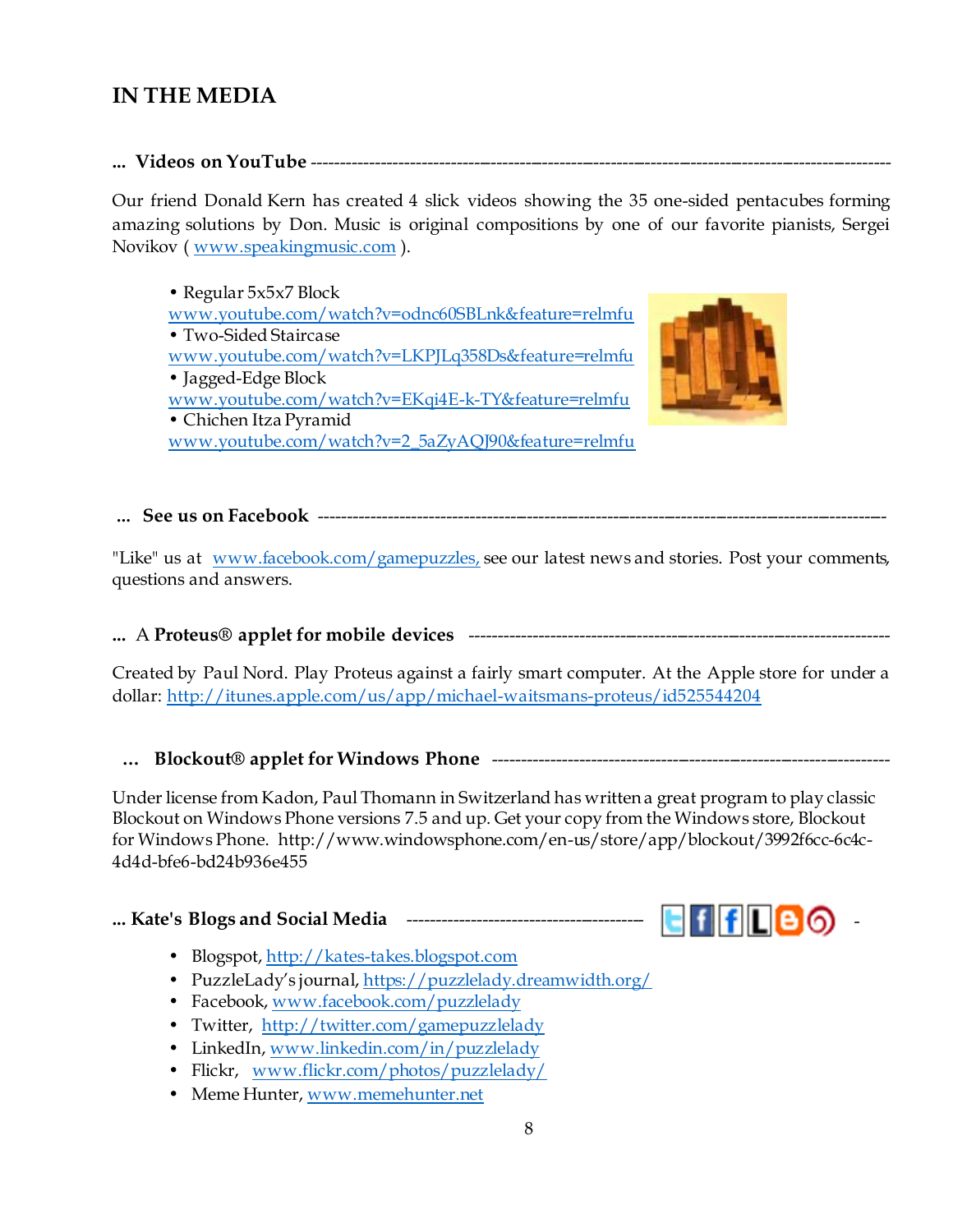#### ... Our domains

- [www.gamepuzzles.com](http://www.gamepuzzles.com/)
- [www.memehunter.net](http://www.memehunter.net/)
- [www.tactilegraphics.us](http://www.tactilegraphics.us/)
- [www.playable-art.com](http://www.playable-art.com/)
- [www.polyformpuzzles.com](http://www.polyformpuzzles.com/)
- [www.hexdominoes.com](http://www.hexdominoes.com/)
- [www.thelifeofgames.com](http://www.thelifeofgames.com/)



\*\*\*\*\*\*\*

# **GATHERINGS**

#### **... Celebration of Mind**

In 2017 the last weekend of the Maryland Renaissance Festival coincided to the day with Martin Gardner's birthday, October 21, and our theme for the annual Celebration of Mind was "Dissection Puzzles: The Art of Combinatorics". Record crowds of visitors learned about Martin Gardner, recreational math, polyform puzzles, strategy games, playable art, problem-solving [\(www.gamepuzzles.com/rf2017gardnercom.htm](http://www.gamepuzzles.com/rf2017gardnercom.htm)).

Some visitors arrived just to partake of the Celebration and stayed for hours, exploring all our games and puzzles, and choosing just the right items to buy for



their families. Our gifts and handouts for visitors included a fact sheet about combinatorics [\(www.gamepuzzles.com/gcom2017.pdf](http://www.gamepuzzles.com/gcom2017.pdf)), highlighting the world's oldest documented puzzle, the Archimedes' Square [\(www.gamepuzzles.com/histfun.htm#AS](http://www.gamepuzzles.com/histfun.htm#AS)) and its latest research, th[e monograph](file:///C:/Users/Kate/Documents/kadonweb/website/tsm.htm) [\(www.gamepuzzles.com/tsm.htm](http://www.gamepuzzles.com/tsm.htm)), and copies of attractive literature about Martin Gardner supplied by the Gathering for Gardner Foundation.

#### **… International Puzzle Party**

Dick and Kate attended IPP37 in Paris, France, in August 2017. Recalling the French Revolution, Kate designed the "Let them eat cake" puzzle to tease the collectors, including a little story about Marie Antoinette. It's a tough one, even though it's just 5 pieces (and 25 cakes). Try it yourself. [www.gamepuzzles.com/ipp37.htm](http://www.gamepuzzles.com/ipp37.htm)



\*\*\*\*\*\*\*\*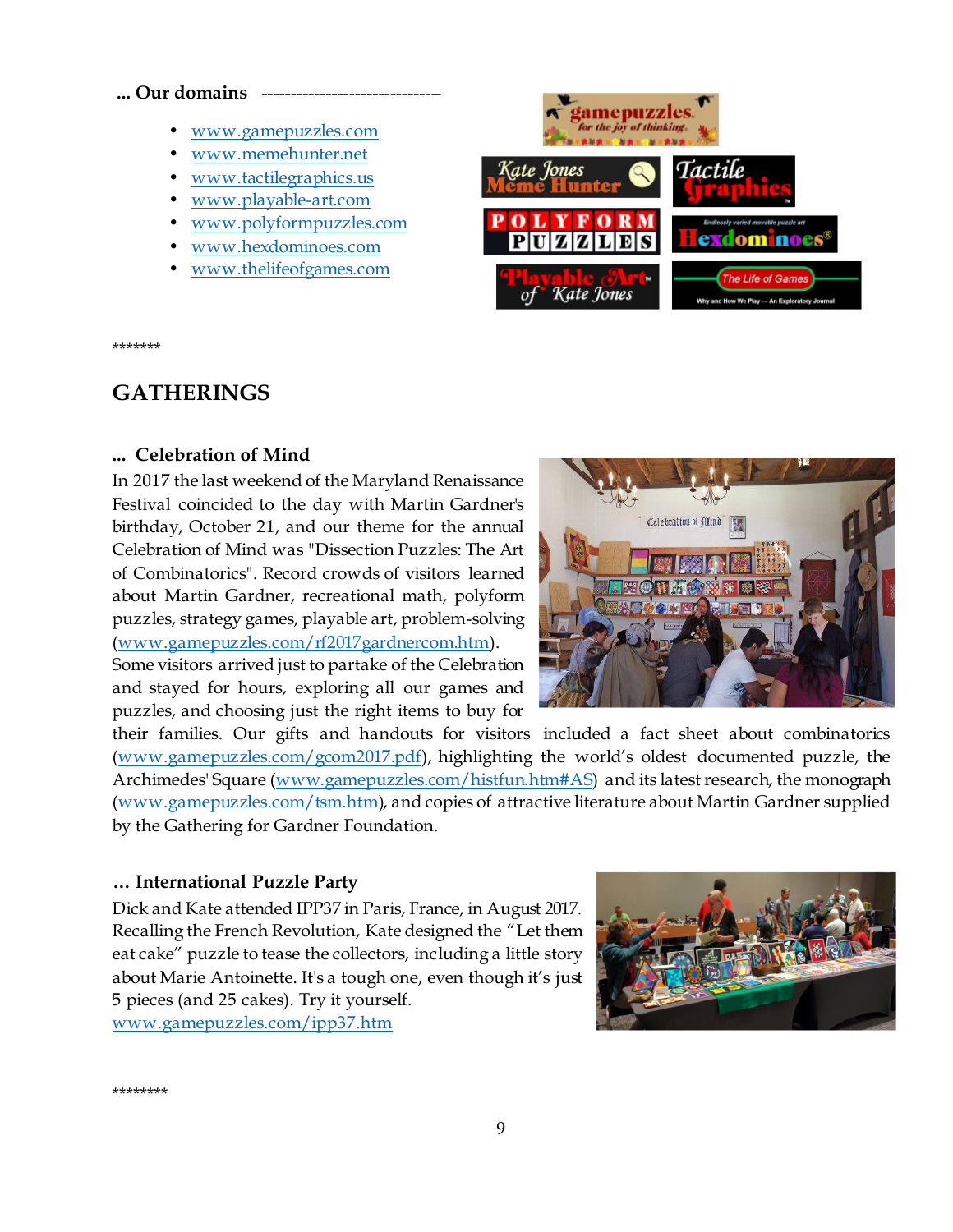# **ON THE ROAD**

## **... From the East Coast to the Midwest, and on to Canada and France**

We had our usual Florida tour of shows from January to April, with help from Meshele Merchant and Eric Bare. Then Dick and Kate took on NJ, PA, OH and back to NJ and VA. In the meanwhile our resident math pro, Elijah Allen, represented us at a gaming convention, GEX-Con, in Virginia. Kate soloed at the SIAM conference in Pittsburgh, then Dick, Kate, and our supergeek, Alex Streif, drove to Waterloo, Canada, for the Bridges conference. Dick and Kate flew to Paris for the 37th annual International Puzzle Party before plunging into the Maryland Renaissance Festival, our wonderful home show and our 34th season in the 16th century, with the Celebration of Mind (see above) as its grand finale.

Thanks and kudos to our great Renaissance crew: Thomas Atkinson, Elijah Allen, Arthur Blumberg, Adam Criswell, Eileen Shaivitz, Alex Streif, Hans and Katrina Weidig, Steve Zeve, and to our seasonal and standby helpers, Seth Bonder, Sue Bare, Ken Isbell, and John Wright.

#### **... Indoor Shows**

Leaving the 16th century, we plowed into our last shows of the year in Richmond and Fairfax, VA; Greensboro, NC; and finally Baltimore — all indoors! As of this writing, the Baltimore Christmas Village is commencing, in a heated tent down by the Inner Harbor, our fourth year of being in this month-long daily show, from Thanksgiving through Dec. 24. Here's our display, which also entertains and



challenges around forty students a day for their class projects. Thanks to the stalwart crew of Sue Bare, Alex Streif, and Elijah Allen for their stints in the booth, and to any other hapless helper we may snag to pitch in. If you're in the area, do come in and visit. It's on Light Street. Plenty of expensive parking is available in the area.

#### **… Show Schedule**

From mid-January through April, gamepuzzles appear in art shows throughout Florida. The summer months we travel to the Midwest, and in the Fall the Maryland Renaissance Festival runs nine weekends, with the Christmas Village filling the rest of the year. Confirmed upcoming show dates for 2018 are already posted on our calendar page. We add new shows as we're accepted and confirmed. If you're in the area, please do stop by and say hello. [www.gamepuzzles.com/showlist.ht](http://www.gamepuzzles.com/showlist.htm)m

Many thanks to our spunky booth helpers who meet whatever happens with good humor and energy. We also appreciate the art show organizers and promoters who are our direct connection to the market. It's a dynamic symbiosis that benefits all: organizers, artists, and customers.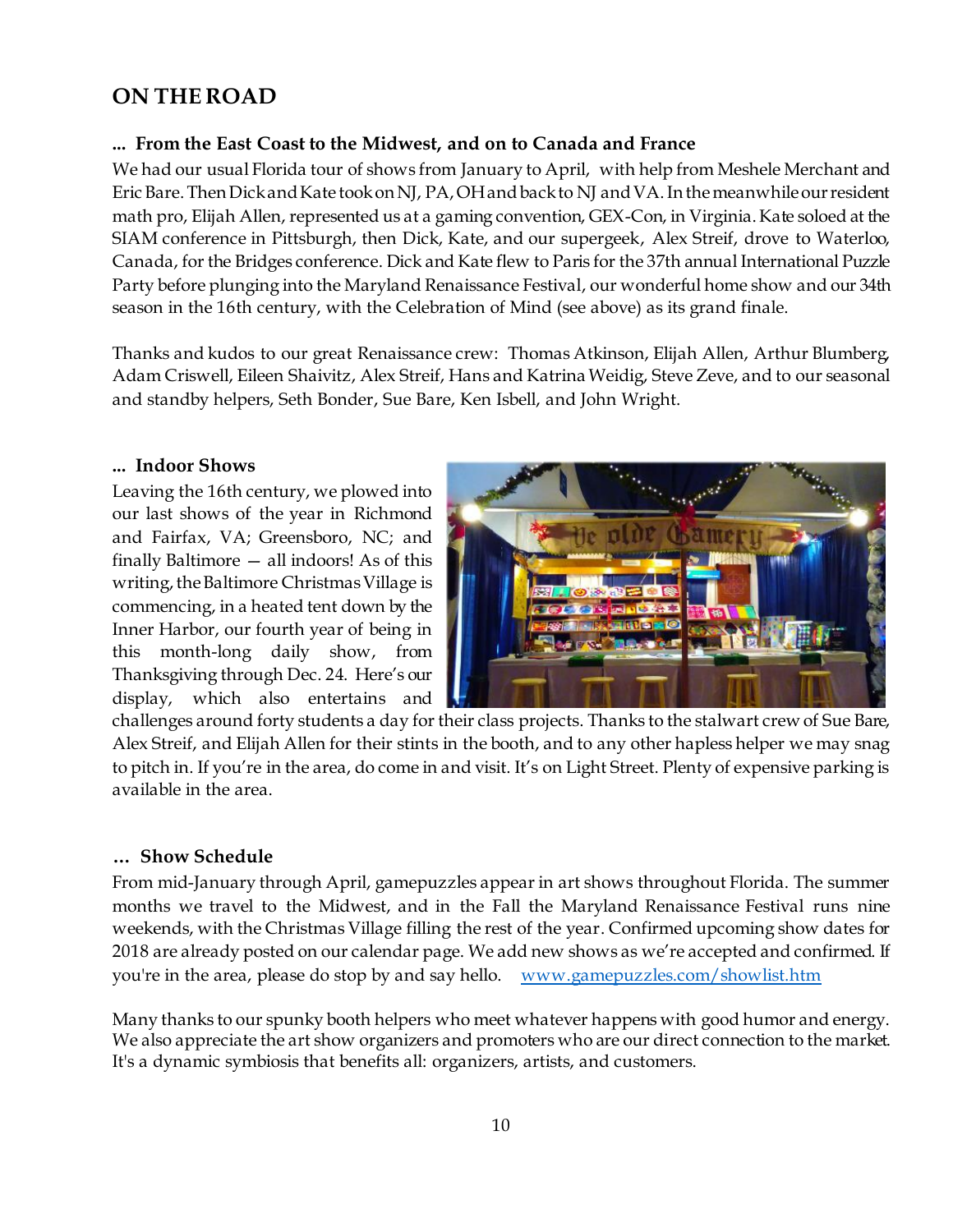# **CONNECTING**

### [www.gamepuzzles.com/contact.htm](http://www.gamepuzzles.com/contact.htm)

Phone: 410-437-2163

Email: [kadon@gamepuzzles.com](mailto:kadon@gamepuzzles.com)

Mail: Kadon Enterprises, Inc. 1227 Lorene Dr., Suite 16 Pasadena, MD 21122



## **… Ordering**

We accept American Express, Discover/Novus, Visa, Mastercard, and PayPal. Simply make your PayPal payment payable to: kadon@gamepuzzles.com. We also honor checks, money orders, bank

transfers, and occasionally cash. Order online, by mail, school purchase orders, phone, and in person at shows. See all ordering details here: [www.gamepuzzles.com/purchase.htm](http://www.gamepuzzles.com/purchase.htm)



Please let us know when your email address changes, and keep us on your Safe Senders list. We'll never spam you nor give out your private information. You'll just receive our very rarely issued memos and newsletters on matters of interest to you. Of course, if you don't ever want to hear from us, please ask to be removed.

#### \*\*\*\*\*\*\*\*

# **A special welcome to Sue Bare**

Sue is Kate's daughter, and in late 2017 she moved from Minnesota to Maryland to help run the business. We can't thank her enough for bringing her talents and spirit to this venture. Her work experience and skills in management, crafts, organization, marketing and problem-solving are a priceless boon to our enterprise. The adventure begins!





# **In Memoriam...**

We are mourning the passing of Eric Bare (1962-2017), beloved son of Kate Jones. He was 54, stricken with a virulent brain tumor that killed him in 3 months. [www.gamepuzzles.com/helpers3.htm#Eric](http://www.gamepuzzles.com/helpers3.htm#Eric)